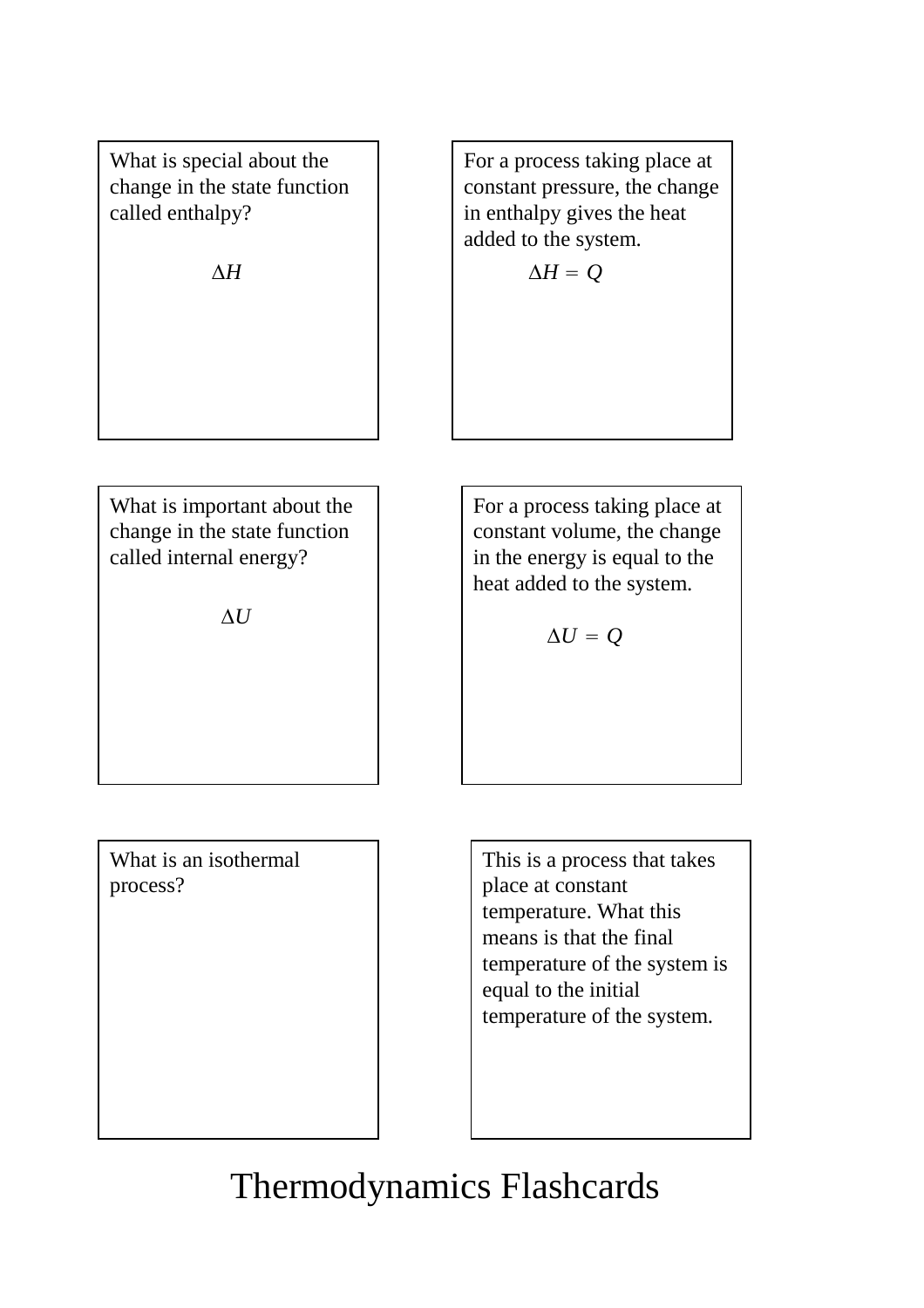What is an adiabatic process?

This is a process that takes place in an insulated container so that no heat is exchanged with the surroundings.

What is an isobaric process?  $\parallel$  An isobaric process is a

process that takes place at constant pressure.

What is an isochoric process?

An isochoric process is a process that takes place at constant volume.

# Thermodynamics Flashcards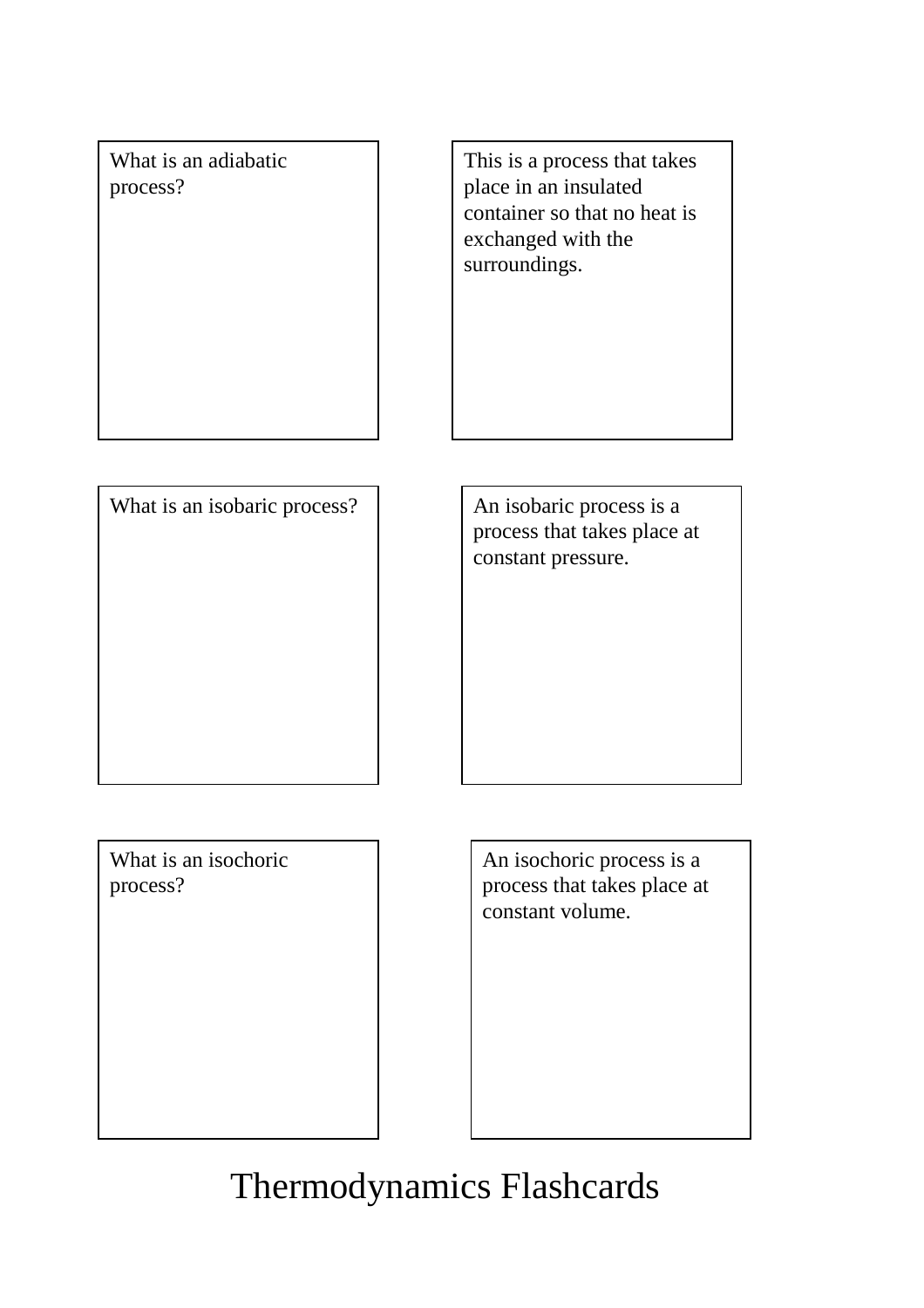What four steps make up the thermodynamic cycle of the Stirling engine?

What four steps make up the thermodynamic cycle of the Carnot engine?

What is the difference between a reversible process and an irreversible process?

Isothermal (constant temperature) expansion at  $T<sub>hot</sub>$ . Isochoric (constant volume) cooling to  $T_{\text{cold}}$ . Isothermal compression at  $T_{cold}$ . Isochoric heating back to  $T_{hot}$ .

Isothermal reversible expansion at  $T<sub>hot</sub>$ , adiabatic reversible expansion to lower the temperature to  $T_{\text{cold}}$ , isothermal reversible compression at  $T_{\text{cold}}$ , and adiabatic reversible compression to raise the temperature back to  $T_{hot}$ .

A reversible process takes place slowly, so that the system is not taken out of equilibrium. An irreversible process takes place quickly, so that the system is taken out of equilibrium. (A truly reversible process would not take place in any finite amount of time.)

# Thermodynamics Flashcards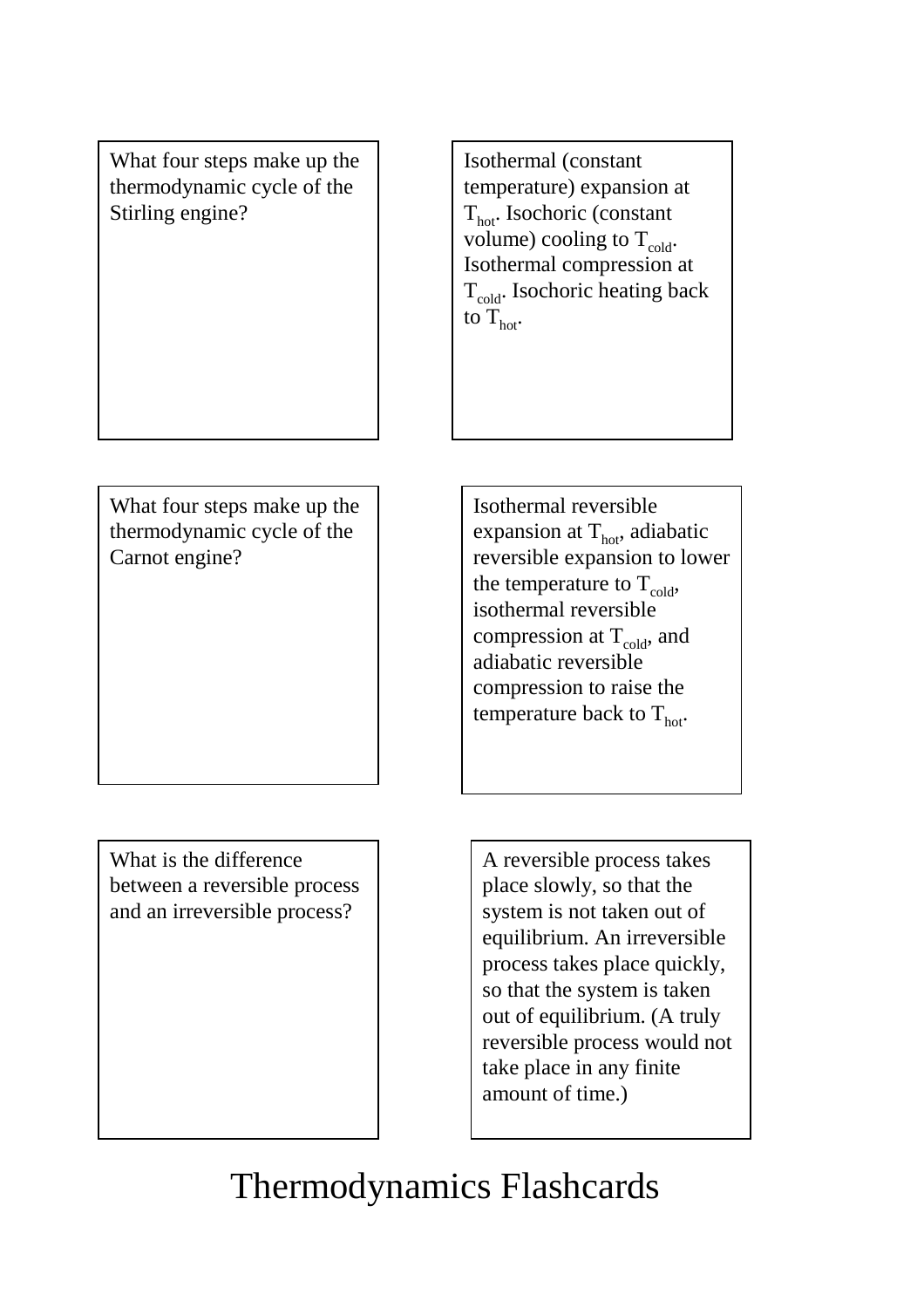The surroundings are always assumed to take on heat (or give off heat) in a reversible fashion. Why?

The surroundings is the "rest of the universe", an infinite reservoir. Thus when any finite amount of heat from the system is spread throughout the surroundings, the perturbation to the state of the surroundings is negligible. Hence the surroundings remains in equilibrium.

What postulate concerning energy forms the basis of the first law of thermodynamics? The energy of the universe remains constant.

What is the efficiency of a Carnot cycle running between a hot reservoir at  $\rm T_{\rm H}$ and a cold reservoir at  $T_{C}$ ?

$$
\varepsilon = (T_H - T_C) / T_H
$$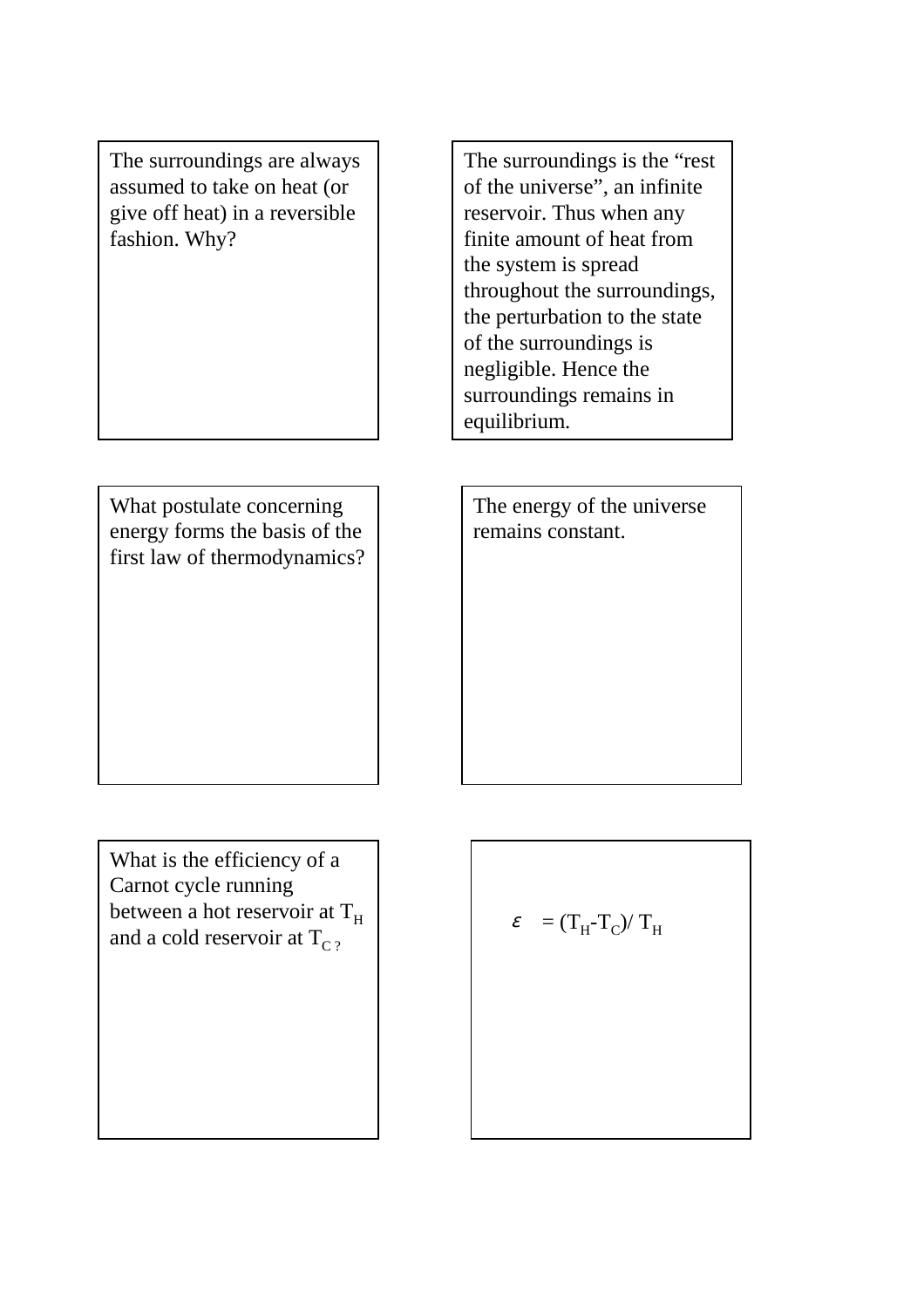True or False?

All reversible heat engines operating between two heat reservoirs have the same efficiency.

True, they all have the same efficiency, regardless of the working fluid. The efficiency is the Carnot efficiency,

$$
\varepsilon = (T_H - T_C) / T_H
$$

(The only reversible engine we can imagine is the Carnot engine, by the way.)

The efficiency of a Carnot engine operating between two heat reservoirs and using an ideal gas as the working fluid is given by

$$
\varepsilon = (T_H - T_C)/T_H
$$

What is the efficiency if the working fluid is some other non-ideal gas?

What is the efficiency of a Carnot cycle running between a hot reservoir at  $T_H$ and a cold reservoir at  $T_{C<sub>2</sub>}$ 

The efficiency is the same, regardless of the working fluid.

$$
\varepsilon\ = (T_H\text{-}T_C)/\,T_H
$$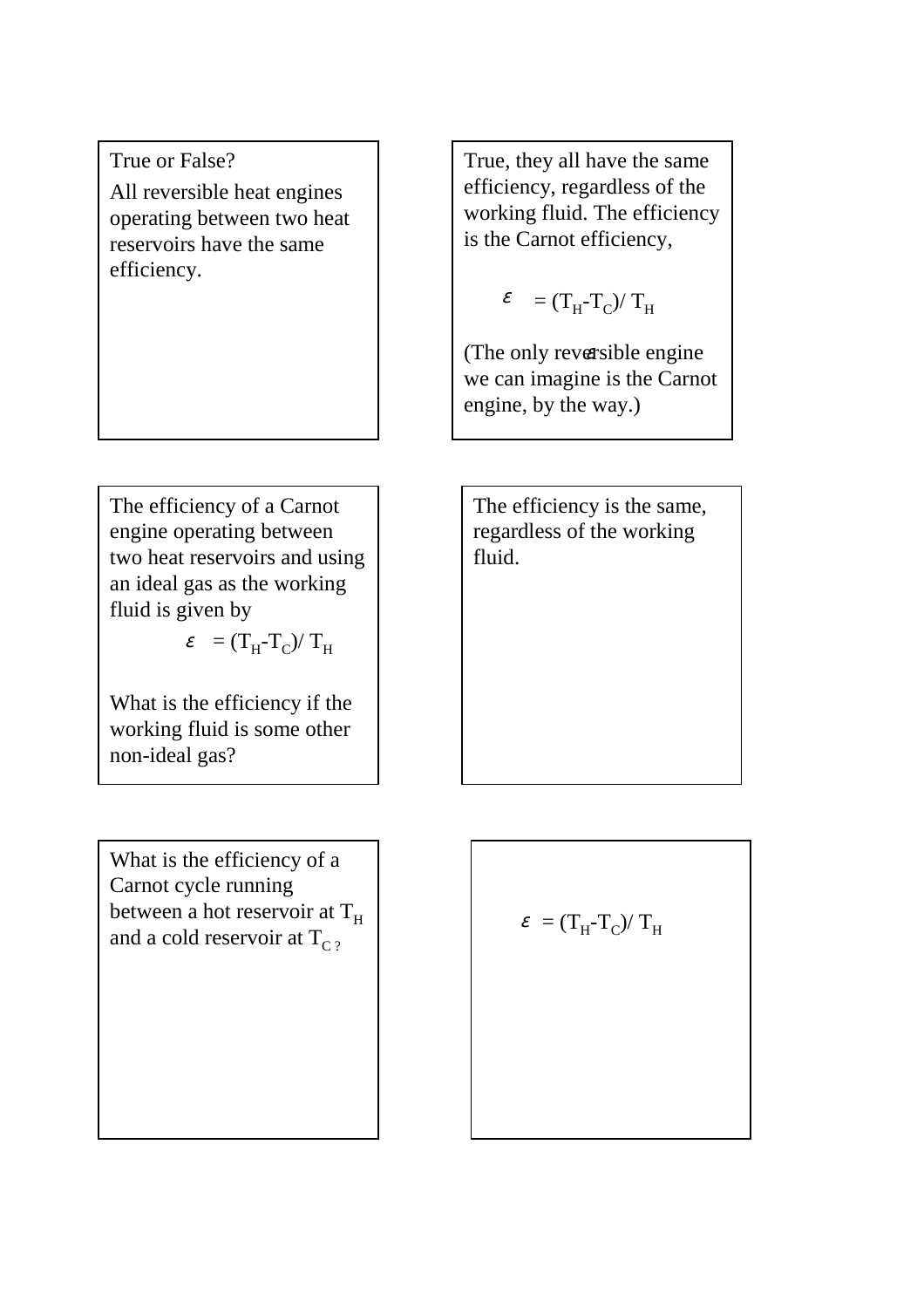True or False?

If a piston expands irreversibly, it is impossible to calculate the work because it is impossible to determine the integral

∫ *PdV*

because we have no way of assigning P to a system out of equilibrium.

What is the relation between P and V for a reversible isothermal expansion of an ideal gas?

False.

Even if we can't define the equilibrium pressure of the gas, we can still measure the external pressure on the piston as a function of volume, in principle. The work is the integral

∫ *PextdV*

*V*  $P = \frac{nRT}{N}$ 

What is the relation between P and V for a reversible adiabatic expansion of an ideal gas?

$$
P = \frac{const.}{V^{\gamma}}
$$

where the exponent is

$$
\gamma = \frac{C_P}{C_V}
$$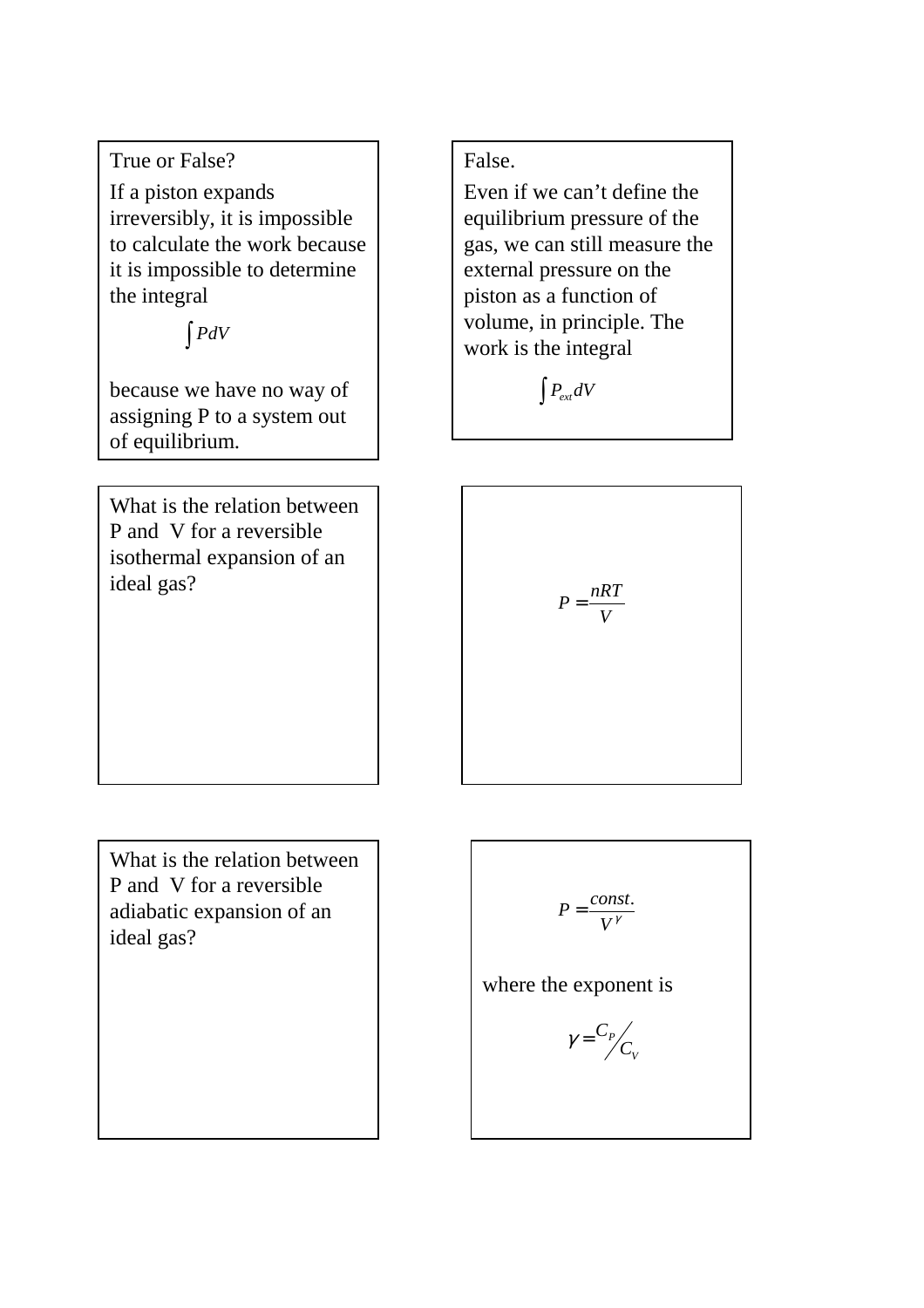True or False? The energy of an ideal gas is given by the following expression:

 $U = C_v \times T$ 

What mathematical relation is regarded as a formal statement of the first law of thermodynamics?

What convention do we follow? Is (a) Q the heat added to the system from the surroundngs, or is (b) Q the heat passed to the surroundings from the system?

True. The energy of an ideal gas is a function of temperature only. Since the derivative of U with respect to T is equal to  $C_v$ 

it follows that

is the proportionality constant between U and T.  $C_v$ 

$$
\Delta U = Q - W
$$

Q is the heat added to the system from the surroundings. Thus Q is positive if the heat is transferred to the system from the surroundings, and Q is negative if the heat is transferred from the system to the surroundings.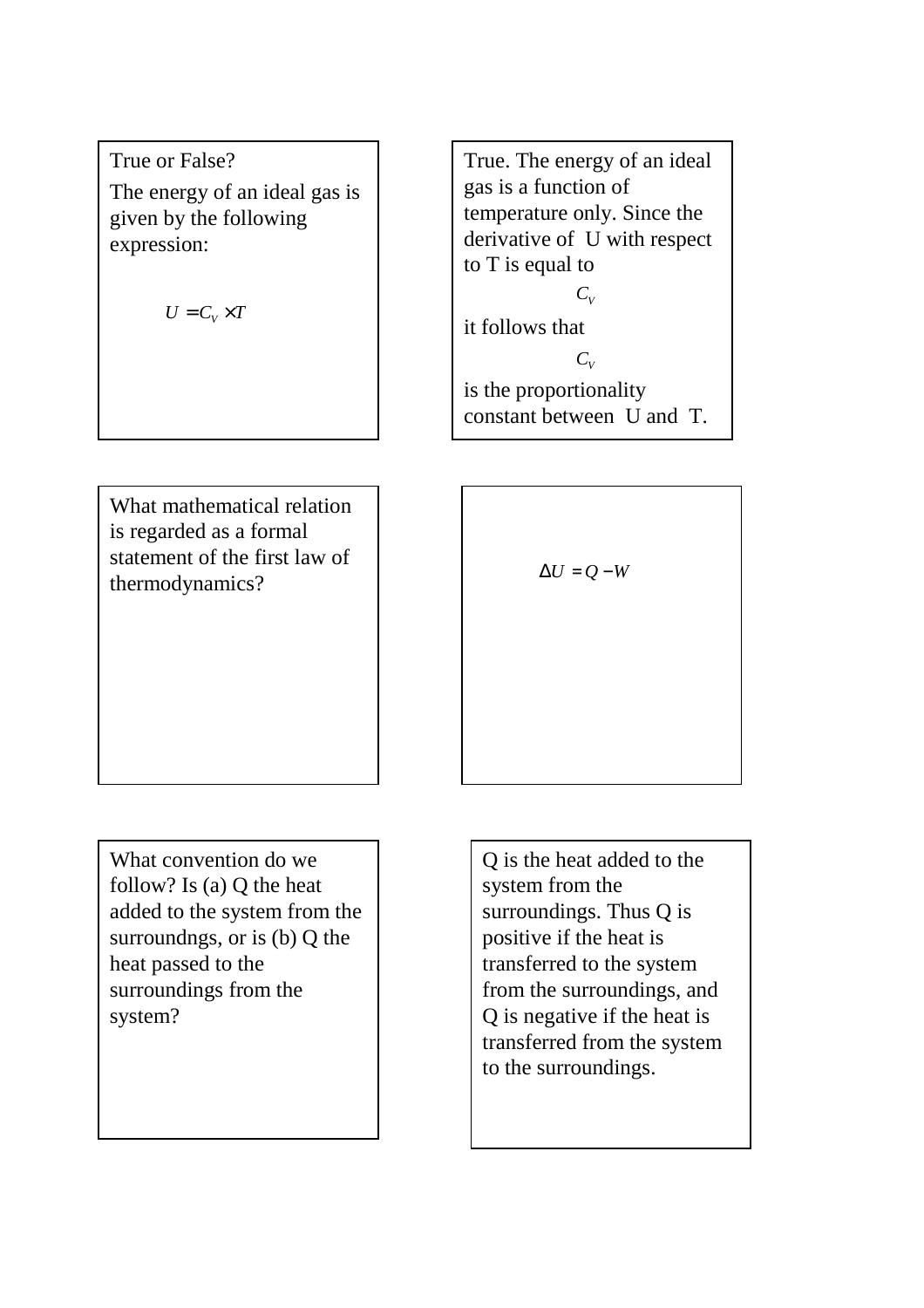What convention do we follow? Is (a) W the work done on the system by the surroundings, or is (b) W the work done on the surroundings by the system?

Our convention is that W is the work done on the surroundings by the system. If the system does work on the surroundings, W is positive. If the surroundings do work on the system, W is negative.

In thermodynamics we talk about the system and the surroundings. What is the system? What is the surroundings?

The system is that part of the universe on which we are focusing our attention. The surroundings is the rest of the universe.

The first law is said to be a postulate consisting of two parts. What are these two parts?

The first part of the first law is our postulate that the energy of the universe never changes. The second part of the first law is the postulate that energy U is a state function.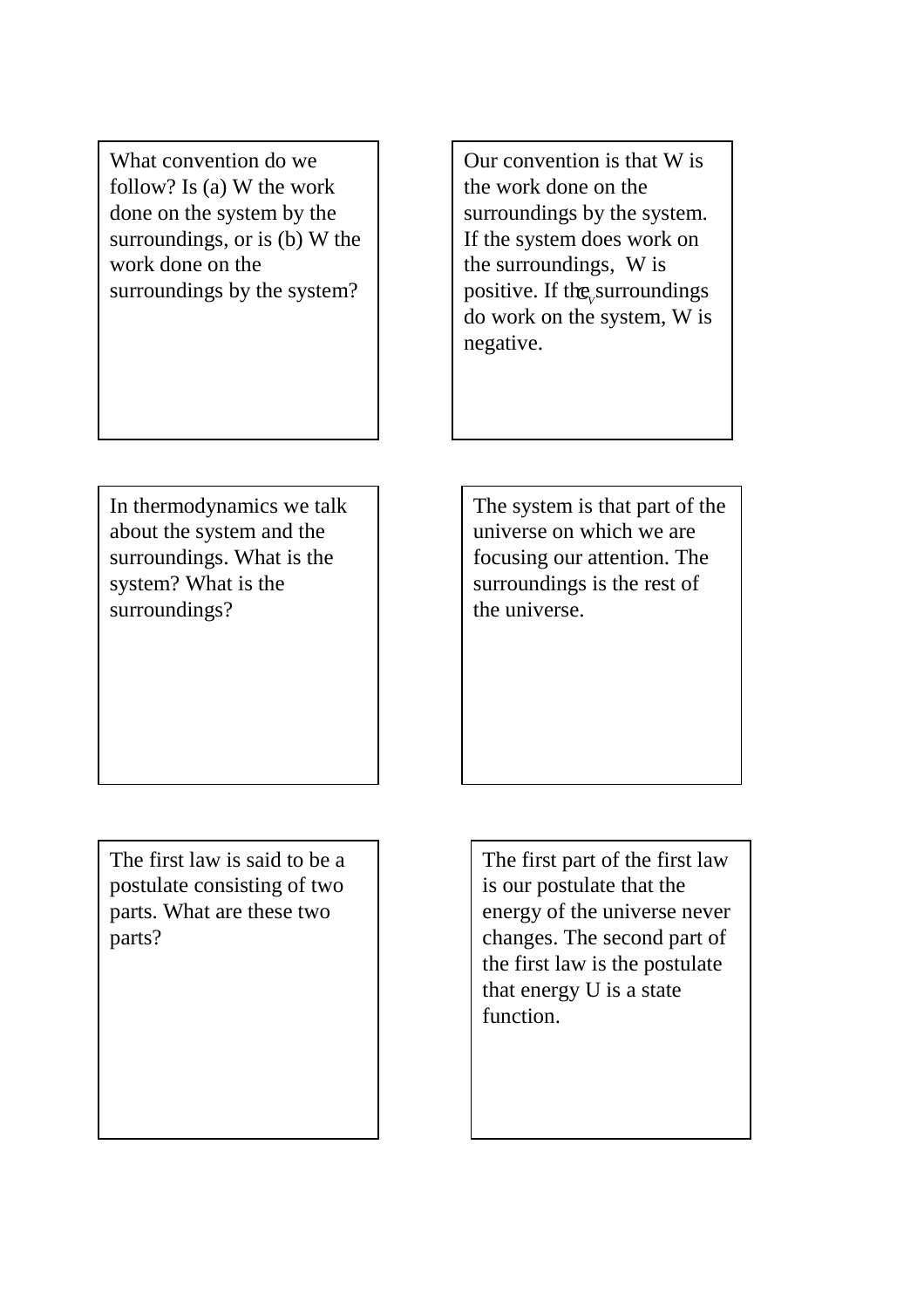Reversible work is performed when the difference between the pressure of the system and the pressure of the surroundings is infinitessimal. What is the analogous requirement on temperature so that heat is transferred reversibly?

True or False?

The state of a system is entirely determined by the specification of just two state variables.

For an ideal gas, find an expression for the following quantity:

$$
\left(\frac{\partial P}{\partial T}\right)_V
$$

There should be an infinitessimal difference between the temperature of the system and the temperature of the surroundings in order to keep the system in equilibrium. (The surroundings always stays in equilibrium because of its vast size.)

True. For example, if you specify V and T for an ideal gas, then you can figure out P from the equation of state. You can also figure out U since U is

 $C_v \times T$ 

(We are assuming that the number of moles of gas is known.)

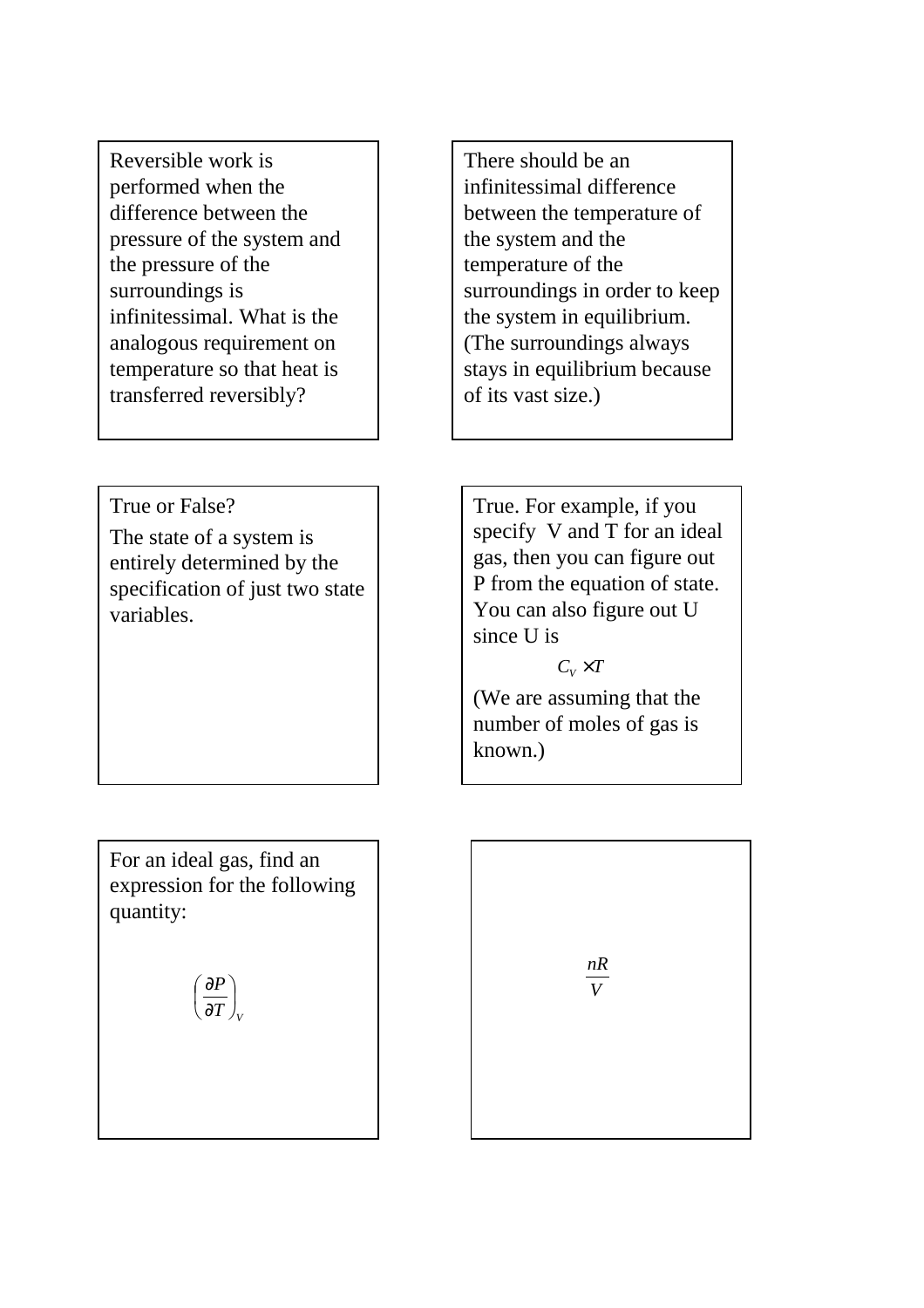What is the heat capacity at constant volume for an ideal gas consisting of diatomic molecules? For example, dilute nitrogen  $N_2$ , or oxygen  $O_2$ .

$$
C_V = \frac{5}{2} nR
$$

What is the relation between the heat capacity at constant pressure and the heat capacity at constant volume for an ideal gas?

$$
C_P = C_V + nR
$$

True or False?

It can be proved that the heat capacity at constant pressure is greater than the heat capacity at constant volume, regardless of the substance.

| True. |  |  |  |
|-------|--|--|--|
|       |  |  |  |
|       |  |  |  |
|       |  |  |  |
|       |  |  |  |
|       |  |  |  |
|       |  |  |  |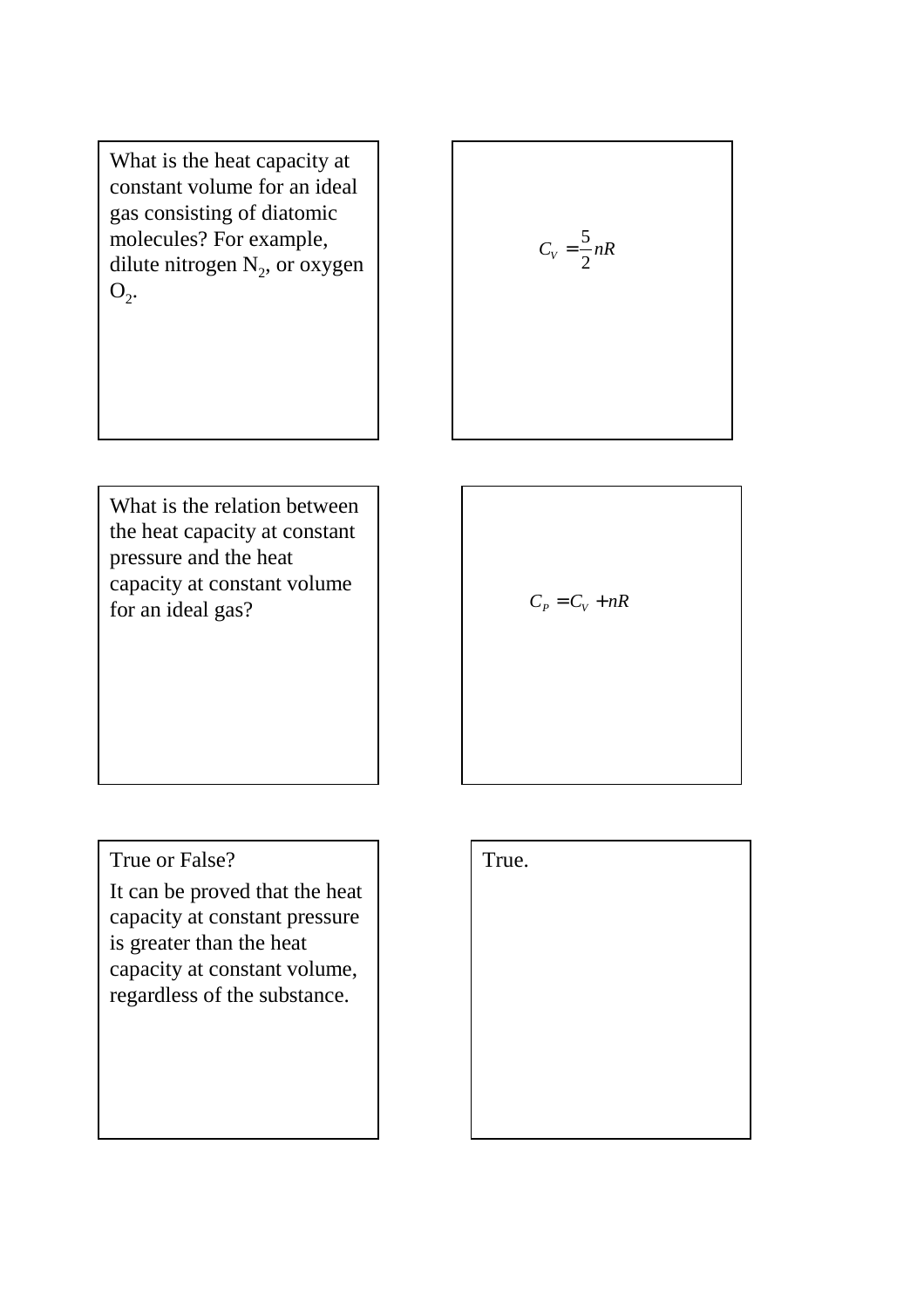The energy of a certain real (non-ideal) gas is given by

$$
U = \frac{3}{2} nRT - a\frac{n^2}{V}
$$

Calculate the coefficeints of an expansion of U(T,V) in the variables T and V.

The energy of a certain real (non-ideal) gas is given by

$$
U = \frac{3}{2} nRT - a\frac{n^2}{V}
$$

What is the heat capacity at constant volume?

The energy of a certain real (non-ideal) gas is given by *V*  $U = \frac{3}{2}nRT - a\frac{n}{t}$ 2 2  $=\frac{3}{2}nRT$  –

The equation of state for the gas is

$$
PV = nRT - a\frac{n^2}{V}
$$

Find the enthalpy  $H(T, V)$  as a function of T and V.

Answer:  
\n
$$
dU = \left(\frac{\partial U}{\partial T}\right)_V dT + \left(\frac{\partial U}{\partial V}\right)_T dV
$$
\n
$$
\left(\frac{\partial U}{\partial T}\right)_V = \frac{3}{2}nR
$$
\n
$$
\left(\frac{\partial U}{\partial V}\right)_T = a\frac{n^2}{V^2}
$$

Answer: *nR T*  $C_V = \frac{\partial U}{\partial x}$ *V*  $V = \left(\frac{\partial T}{\partial V}\right)_V = 2$  $\Big| = \frac{3}{2}$ J  $\left(\frac{\partial U}{\partial x}\right)$ l ſ ∂  $=\left(\frac{1}{2}\right)$ 

Answer: Remember the definition: H=U+PV.

$$
H = U + PV
$$
  
=  $\frac{5}{2}nRT - 2a\frac{n^2}{V}$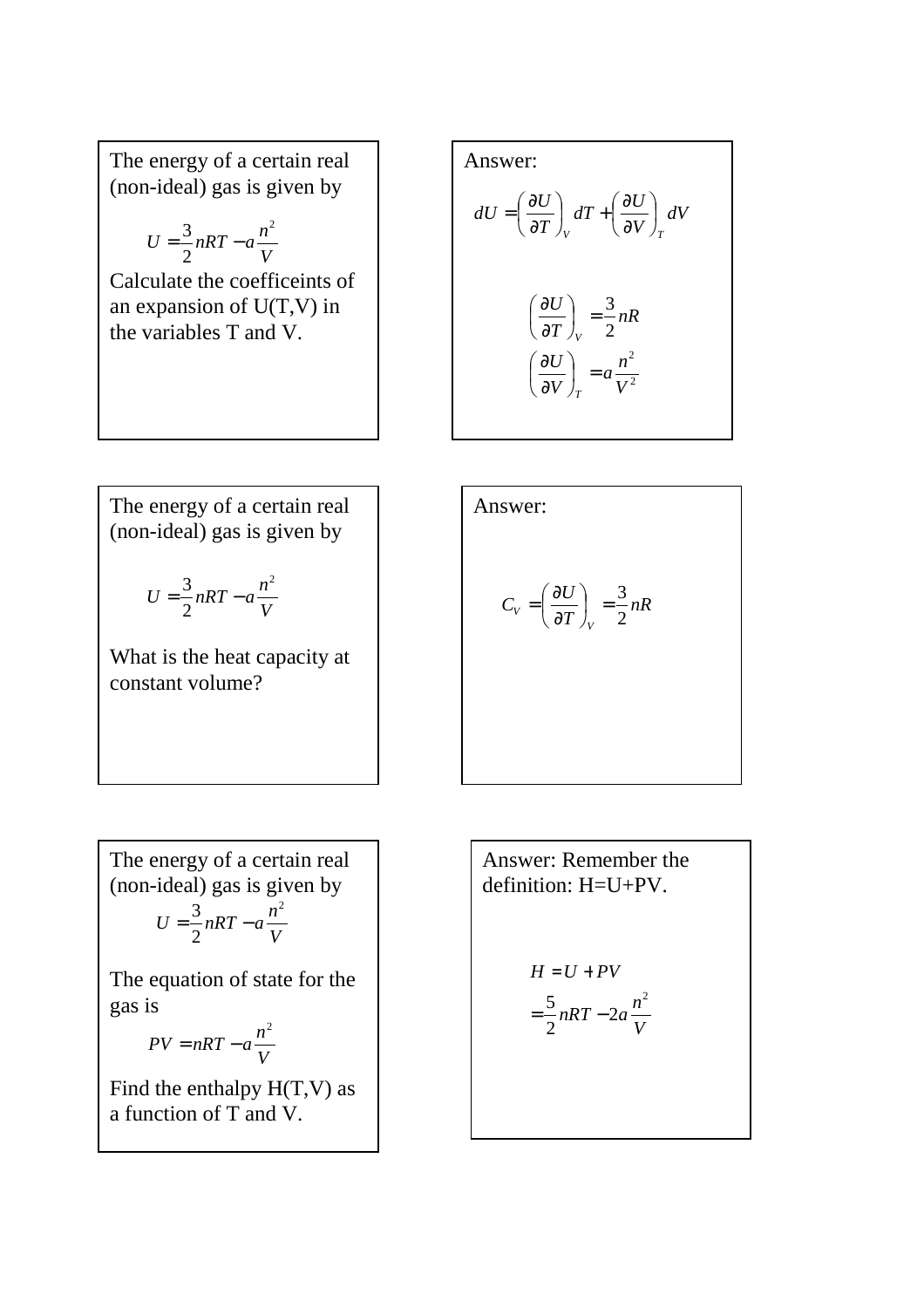Who showed that the energy of an ideal gas depends only on its temperature? They also measured the dependence of U with V for real gases.

James Joule and William Thomson (later to be Lord Kelvin)

Who patented a heat engine in 1816, for the purpose of powering underwater torpedos without leaving a trail of bubbles?

Robert Stirling, 1816

Who devised a hypothetical heat engine that could be run reversibly between two heat reservoirs, one reservoir kept at a hot temperature, the other at a cold temperature?

Sadi Carnot, 1820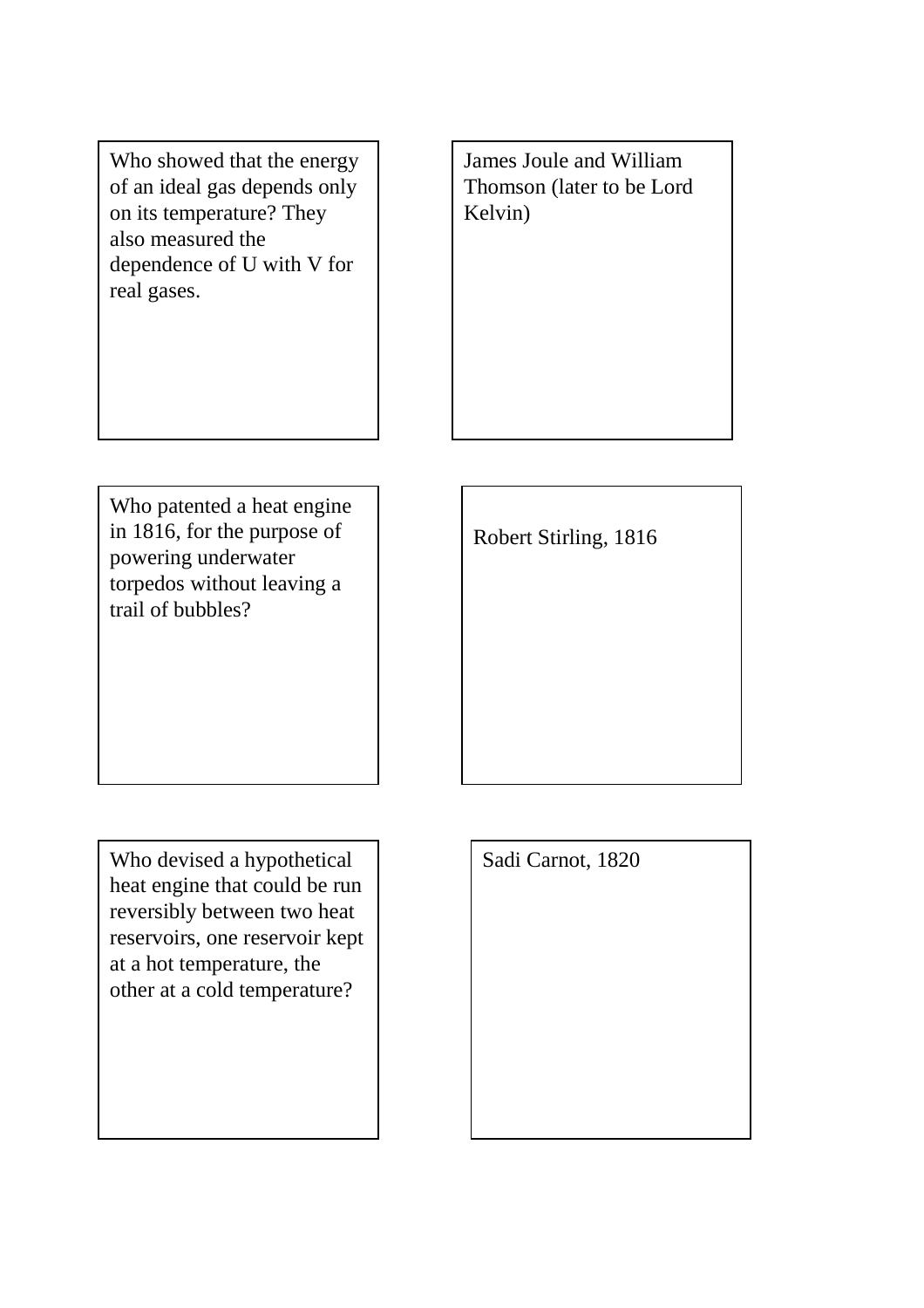Who is credited with Rudolph Clausius, 1850 figuring out the second law of thermodynamics?

Who investigated the properties of gases and found that at constant temperature, the pressure is inversely proportional to the volume?

Who investigated the properties of gases and found that at constant pressure, the volume is proportional to the temperature?

Robert Boyle, 1662

Jacques Charles, 1787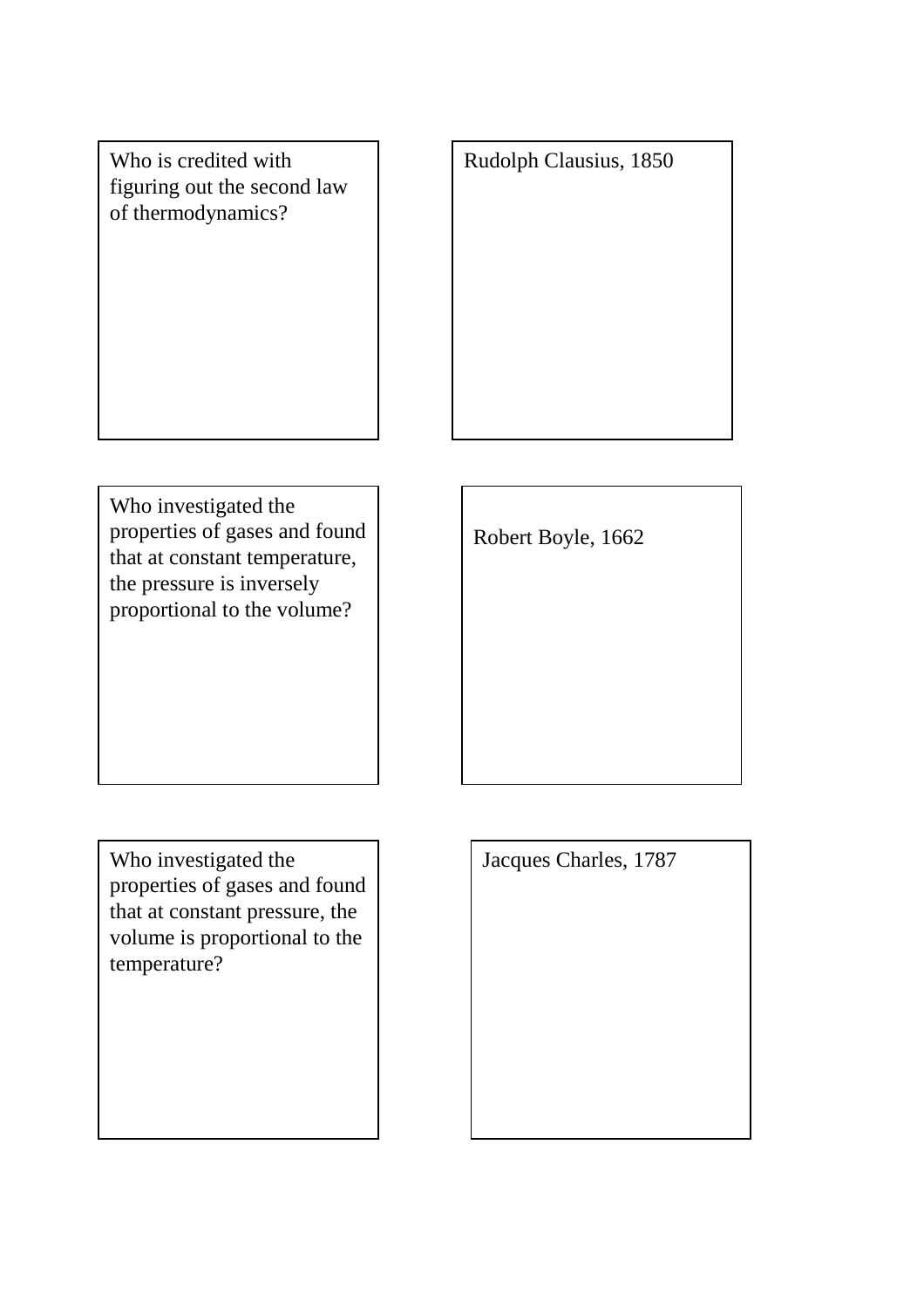Why is it considered bad form to write dQ and dW when referring to small amounts of heat and small amounts of work?

In calculus, the differential "d" implies a change. Heat Q and work W are quantities that are exchanged between system and surroundings. While their exchange causes a change in U, it makes no sense to talk about a change in the quantity exchanged.

True or False?

The entropy S is a state function.

It is sometimes related to heat, and sometimes not related to heat.

It is related to heat when heat is transferred reversibly.

True or False? The entropy of a system always increases when a process occurs spontaneously.

True

### False.

It is the sum of the entropy of the system plus the entropy of the surroundings that always increases for a spontaneous process, i.e. the entropy of the universe always increases.